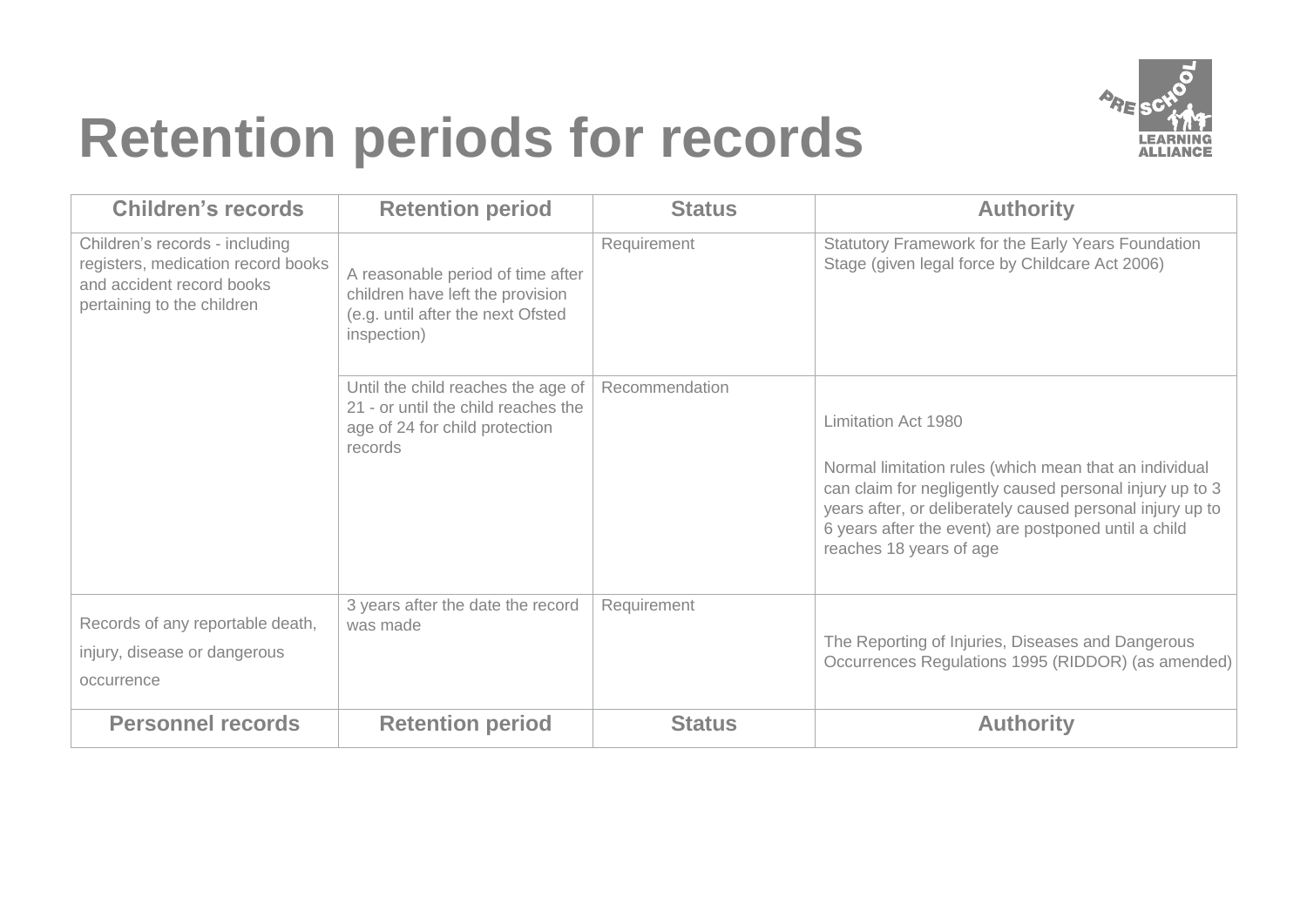|                                                                                                      | 6 years after employment ceases   Recommendation | Chartered Institute of Personnel and Development |
|------------------------------------------------------------------------------------------------------|--------------------------------------------------|--------------------------------------------------|
| Personnel files and training<br>records (including disciplinary<br>records and working time records) |                                                  |                                                  |

| <b>DBS</b> check                                                  | 6 months                                                      | Recommendation | <b>DBS Code of Practice</b><br>The following basic information should be retained after<br>the certificate is destroyed: the date of issue; the name<br>of the subject; the type of disclosure; the position for<br>which the disclosure was requested; the unique<br>reference number; and the details of the recruitment<br>decision taken |
|-------------------------------------------------------------------|---------------------------------------------------------------|----------------|----------------------------------------------------------------------------------------------------------------------------------------------------------------------------------------------------------------------------------------------------------------------------------------------------------------------------------------------|
| Pay                                                               |                                                               |                |                                                                                                                                                                                                                                                                                                                                              |
| Wage/salary records (including<br>overtime, bonuses and expenses) | 6 years                                                       | Requirement    | Taxes Management Act 1970                                                                                                                                                                                                                                                                                                                    |
| <b>Statutory Maternity Pay (SMP)</b><br>records                   | 3 years after the end of the tax<br>year to which they relate | Requirement    | The Statutory Maternity Pay (General) Regulations 1986                                                                                                                                                                                                                                                                                       |
| <b>Statutory Sick Pay (SSP) records</b>                           | 3 years after the end of the tax<br>year to which they relate | Requirement    | The Statutory Sick Pay (General) Regulations 1982                                                                                                                                                                                                                                                                                            |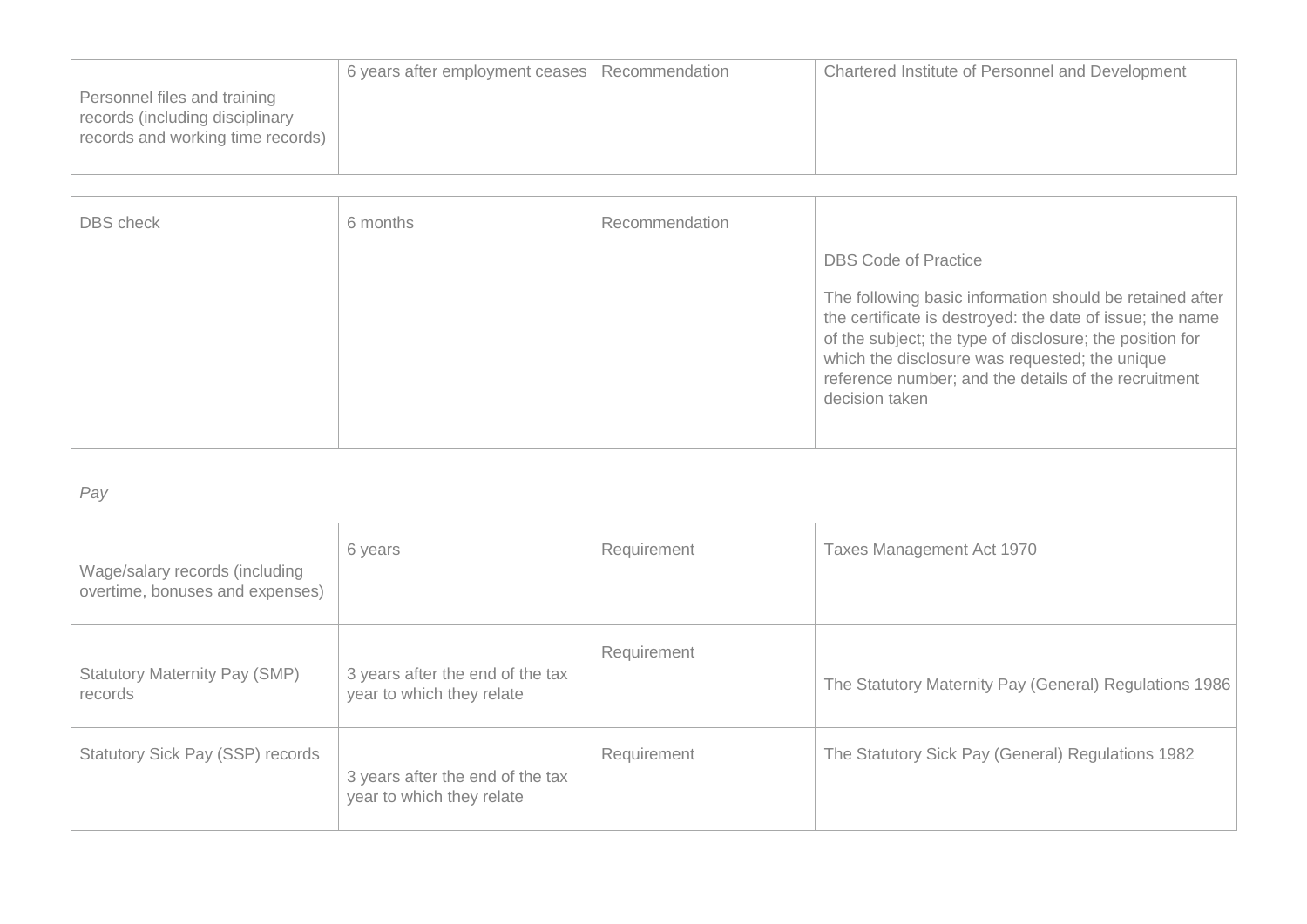| Income tax and National                                                                             | At least 3 years after the end of | Requirement    | The Income Tax (Employments) Regulations 1993 (as |
|-----------------------------------------------------------------------------------------------------|-----------------------------------|----------------|---------------------------------------------------|
| Insurance returns/records                                                                           | the tax year to which they relate |                | amended)                                          |
| Redundancy details, calculations<br>of payments, refunds, notification<br>to the Secretary of State | 6 years after employment ends     | Recommendation | Chartered Institute of Personnel and Development  |

| Health and safety                                                                                                          |                                                                                                                                                 |             |                                                                                                            |
|----------------------------------------------------------------------------------------------------------------------------|-------------------------------------------------------------------------------------------------------------------------------------------------|-------------|------------------------------------------------------------------------------------------------------------|
| Staff accident records (for<br>organisations with 10 or more<br>employees)                                                 | 3 years after the date the record<br>was made (there are separate<br>rules for the recording of<br>accidents involving hazardous<br>substances) | Requirement | Social Security (Claims and Payments) Regulations<br>1979                                                  |
| Records of any reportable death,<br>injury, disease or dangerous<br>occurrence                                             | 3 years after the date the record<br>was made                                                                                                   | Requirement | The Reporting of Injuries, Diseases and Dangerous<br>Occurrences Regulations 1995 (RIDDOR) (as<br>amended) |
| Accident/medical records as<br>specified by the Control of<br>Substances Hazardous to Health<br><b>Regulations (COSHH)</b> | 40 years from the date of the<br>last entry                                                                                                     | Requirement | The Control of Substances Hazardous to Health<br>Regulations 2002 (COSHH)                                  |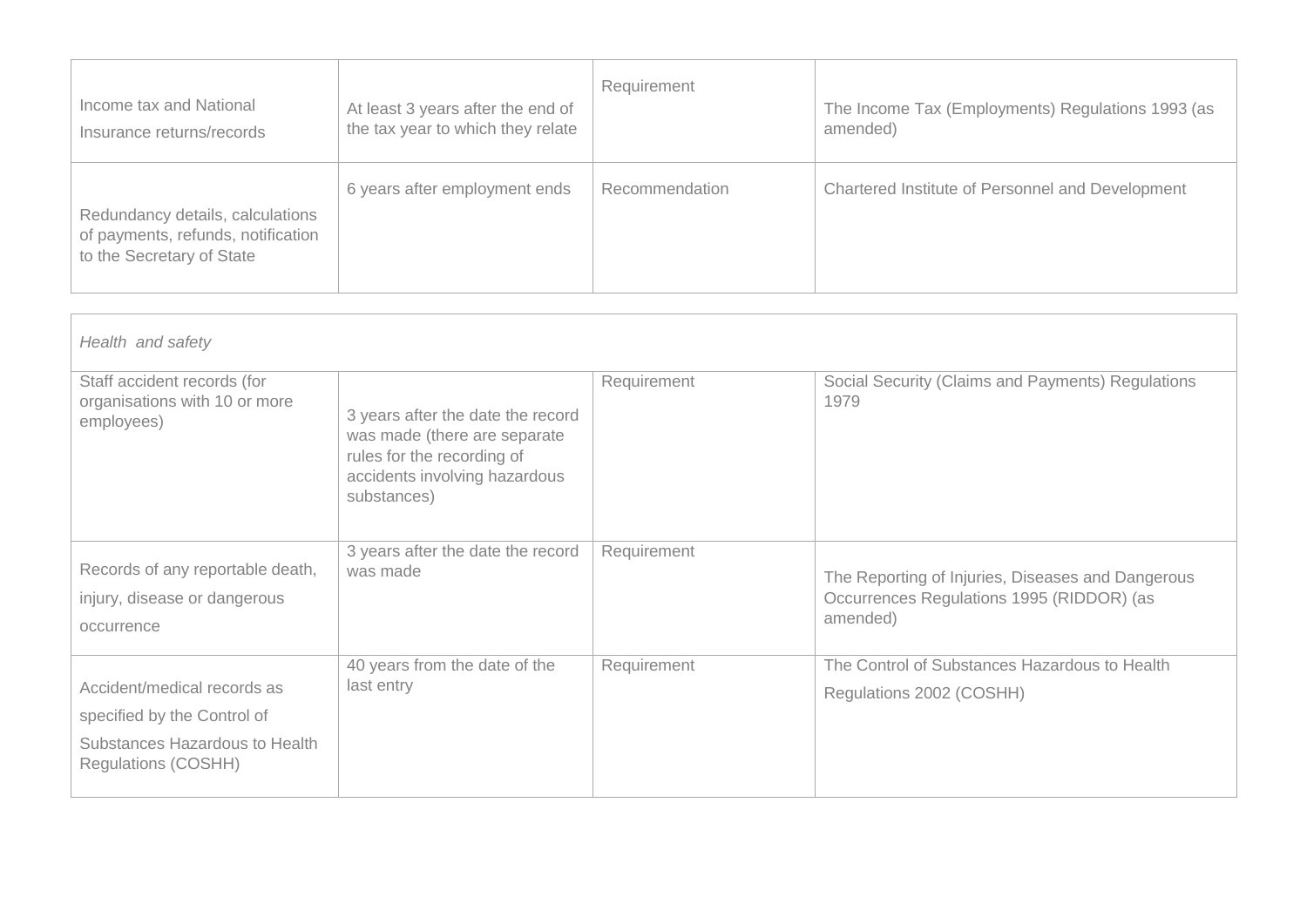| Assessments under Health and<br>Safety Regulations and records of<br>consultations with safety<br>representatives and committees | Permanently                                                                                                     | Recommendation | Chartered Institute of Personnel and Development                        |
|----------------------------------------------------------------------------------------------------------------------------------|-----------------------------------------------------------------------------------------------------------------|----------------|-------------------------------------------------------------------------|
| <b>Financial records</b>                                                                                                         | <b>Retention period</b>                                                                                         | <b>Status</b>  | <b>Authority</b>                                                        |
| Accounting records                                                                                                               | 3 years from the end of the<br>financial year for private<br>companies, 6 years for public<br>limited companies | Requirement    | Companies Act 2006                                                      |
|                                                                                                                                  |                                                                                                                 |                |                                                                         |
|                                                                                                                                  | 6 years for charities                                                                                           | Requirement    | Charities Act 2011                                                      |
| <b>Administration records</b>                                                                                                    | <b>Retention period</b>                                                                                         | <b>Status</b>  | <b>Authority</b>                                                        |
| Employers' liability insurance<br>records                                                                                        | For as long as possible                                                                                         | Recommendation | <b>Health and Safety Executive</b>                                      |
| Minutes/minute books                                                                                                             | 10 years from the date of the<br>meeting for companies                                                          | Requirement    | Companies Act 2006                                                      |
|                                                                                                                                  | 6 years from the date of the<br>meeting for Charitable<br><b>Incorporated Organisations</b>                     | Requirement    | The Charitable Incorporated Organisations (General)<br>Regulations 2012 |
|                                                                                                                                  |                                                                                                                 |                |                                                                         |

**Useful publications**